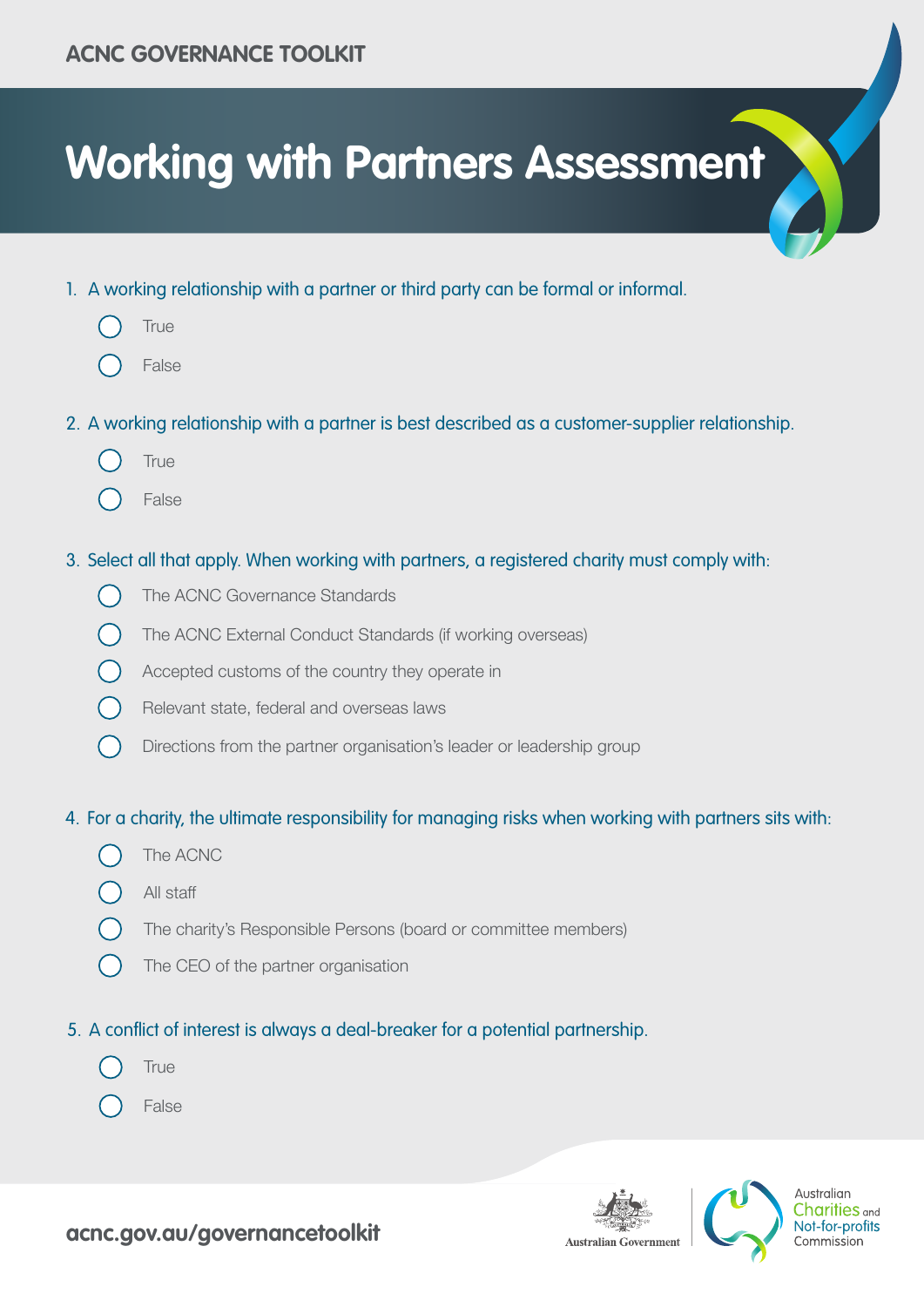#### 6. When deciding on a partner, a charity should consider:

- Whether the partner organisation fits with the charity's values and strategic direction
- How much money the charity can get out of the partnership
- Whether the partner organisation has a real interest in the partnership
- $($   $)$  What resources the charity can get outside the partnership for free for themselves
- The skills and abilities of the partner organisation, and whether they match the charity's needs

#### 7. A negotiation for an arrangement with a potential partner should conclude with:

- A handshake agreement
- A written agreement
- A verbal understanding
- A transfer of funds from the larger organisation to the smaller one

#### 8. Which of these is an important part of monitoring a partnership?

- $\left(\begin{array}{c} \end{array}\right)$ Keeping detailed records
- Conducting periodic reviews
- Monitoring risks and how they are being managed
- Checking on changes to relevant laws
- All of the above

#### 9. When should a charity develop an exit strategy with its partner?

- When it decides to end the partnership
- If problems arise
- When establishing the partnership
- When there are changes in personnel  $\bigcirc$

#### 10.When the partnership ends, a charity should:

- $\left(\begin{array}{c} \end{array}\right)$ Move on immediately to another partnership
- Document lessons learned from the partnership
- Examine what worked and what didn't
- Send a critical assessment of the work to the partner





Australian Charities <sub>and</sub> Not-for-profits Commission

## **acnc.gov.au/governancetoolkit**